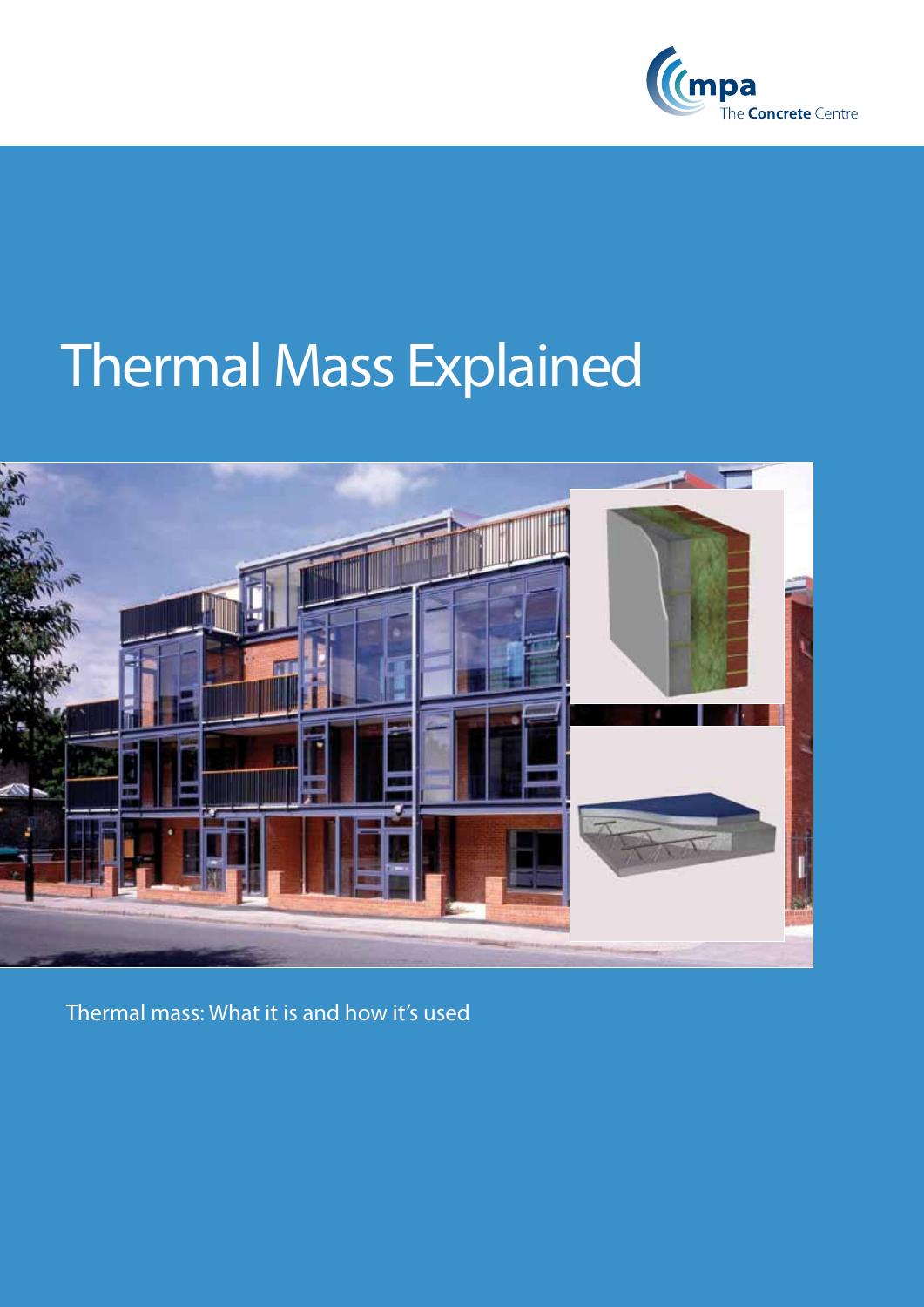## **Contents**

| <b>Introduction</b> |                                                                                 | 3              |
|---------------------|---------------------------------------------------------------------------------|----------------|
|                     | What is thermal mass?                                                           | 4              |
|                     | Thermal mass in summer - how it works                                           | 5              |
|                     | Thermal mass in winter - how it works                                           | 6              |
|                     | Designing for year-round use of thermal<br>mass with passive solar design (PSD) | 7              |
| $\bullet$           | South facing windows                                                            | $\overline{7}$ |
| ö                   | Thermal mass and insulation                                                     | 8              |
| ö                   | Internal surfaces                                                               | 8              |
| ٠                   | Internal layout                                                                 | 9              |
| ٠                   | Night cooling                                                                   | 9              |
| o                   | Intermittently heated buildings                                                 | 9              |
|                     |                                                                                 |                |

### **Measuring and optimising the benefits of thermal mass**

|                   | What are admittance values?                                              | 10 |
|-------------------|--------------------------------------------------------------------------|----|
| $\bullet$         | Effective slab depth in                                                  |    |
|                   | commercial buildings                                                     | 12 |
| $\bullet$         | What are decrement factors                                               |    |
|                   | and decrement delay?                                                     | 13 |
|                   | What are mass enhanced U-values?                                         | 14 |
|                   | Part L of the Building Regulations<br>and the Code for Sustainable Homes | 14 |
|                   |                                                                          | 14 |
| <b>Summary</b>    |                                                                          |    |
| <b>References</b> |                                                                          |    |

## **Glossary of terms**

#### **Admittance**

The admittance of a material is its ability to exchange heat with the environment when subjected to cyclic variations in temperature (see page 10). In practical terms, admittance values show the extent to which a specific floor or wall construction can absorb and release heat inside a building, typically over a 24 hour period.

### **Decrement delay**

The time lag, measured in hours, for heat to pass through a material or construction element (see page 13). In practical terms, it is the delay between the peak outer and inner surface temperature of a wall or roof typically on a summer day as external heat gains pass through in a wave-like motion.

#### **Decrement factor**

This is the ratio between the cyclic temperature variation on the inside surface of a wall or roof compared to the outside surface (see page 13). In practical terms, it basically describes the stability of the inside surface temperature, typically over the course of a summer day.

Cover images:

Front, main picture: St Matthew's keyworker estate, Brixton. A multi award-winning and highly energy-efficient building that combines high levels of insulation and air tightness with thermal mass and passive design features. Heating and hot water costs are around £98 per year for each flat. Courtesy of Benedict Luxmoore/arcaid.co.uk.

Back cover: Great Bow Yard, Somerset features a sunspace-based passive solar design utilising a high thermal mass solution. Courtesy of Building for Life/Design for Homes. Photography: Richard Mullane.

#### **Diurnal temperature variation**

The daily temperature shift that occurs from daytime to night-time.

### **Diurnal heat flow**

The heat that flows to and from a building or space over the course of 24 hours.

#### **Mass enhanced U-value**

This describes the ability, in certain climates, for heavyweight construction elements, to achieve better energy performance than suggested by their standard (steady-state) U-value.

### **k-value**

k-value is short for Kappa value. It is a measure of thermal capacity used in SAP and SBEM (the compliance tools for Part L of the Building Regulations). The units are kJ/m<sup>2</sup>K (see page 10).

#### **Passive solar design (PSD)**

PSD basically optimises a building's form, fabric and orientation to maximise solar gain from autumn to spring, whilst minimising it during the warmer part of the summer.At the same time, daylighting is maximised at all times.

### **Thermal mass**

The capacity to store heat within a material (see page 4).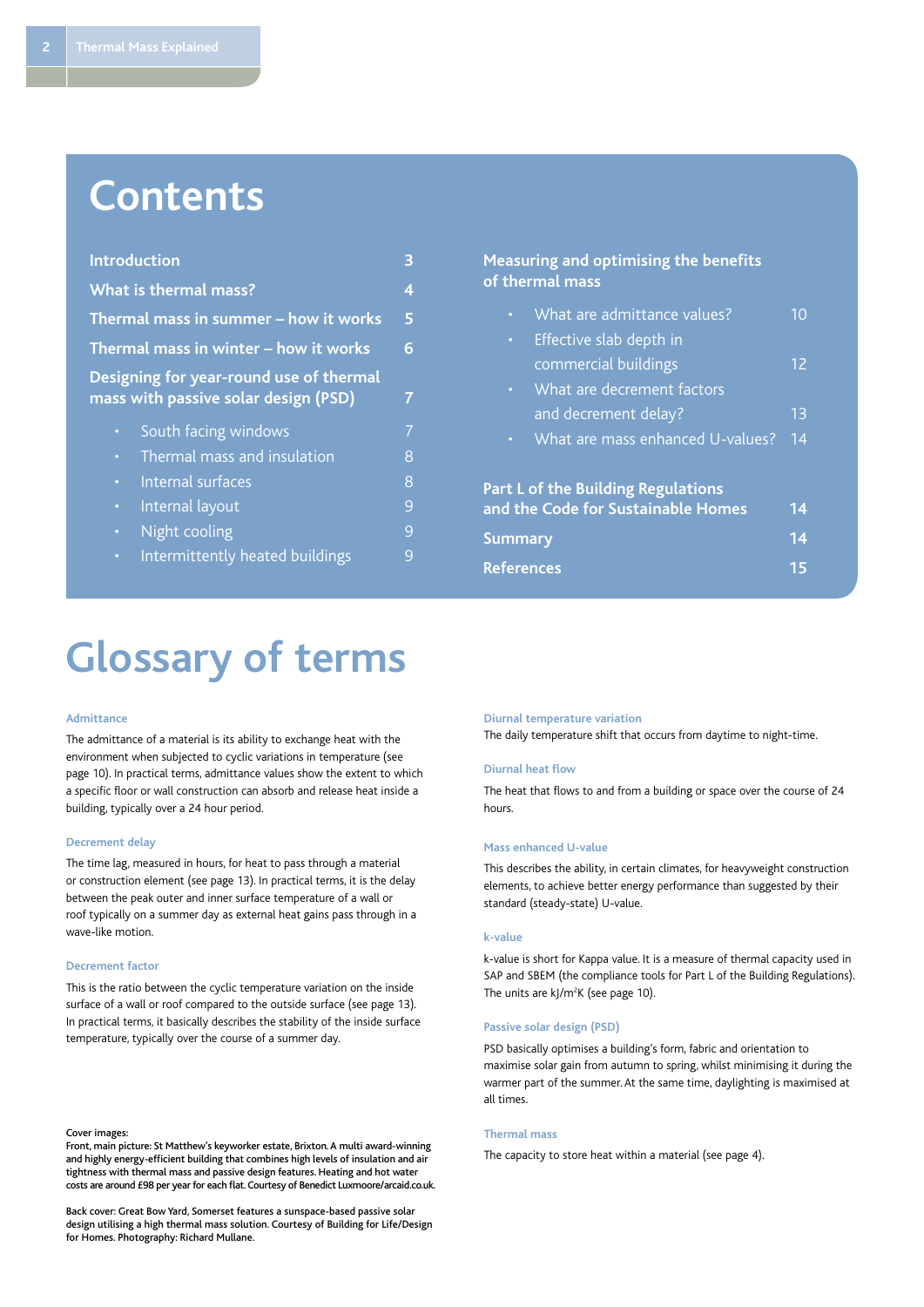## **Introduction**

The energy used for space heating accounts for around 20 to 50 per cent of a building's energy consumption depending on type [1], and around a third of the carbon emissions from all UK buildings [2]. To lessen this impact, revisions to Part L of the Building Regulations, along with the introduction of other codes and standards, have done much to reduce fabric heat loss through requirements for greater levels of insulation and reduced air leakage. These are very effective and well understood measures. Something less well known is that reducing heat loss from a building also enhances the passive performance of thermal mass, helping further reduce the space heating load. This is now accounted for in the Standard Assessment Procedure (SAP) for Part L1 of the Building Regulations and the Fabric Energy Efficiency Standard (FEES) for new dwellings, both of which take some account of thermal mass in the calculation of building performance.

With the advent of a warming climate, summertime performance is also a driver for thermal mass.When it is used in combination with good ventilation and shading, it helps buildings adapt to the effects of hotter weather by reducing both the risk of overheating and the cooling load in air conditioned buildings.

Until recently, the use of thermal mass was often disregarded in favour of a largely services based solution to the heating and cooling of buildings, which is not surprising in an age when cheap energy was plentiful and the effects of climate change had yet to be felt. However, the time has now come to re-evaluate the contribution it can make to the performance of both new and refurbished buildings. To do this, it is important to have a basic working knowledge of thermal mass and how to best use it. That is the purpose of this guide, which we hope you find useful.

Further free detailed publications on thermal mass can be downloaded from The Concrete Centre - **www.concretecentre.com/publications**.

### **Benefits of designing with thermal mass**

Exploiting thermal mass on a year-round basis is not difficult, but does require consideration at the outset of the design process when requirements for the building form, fabric and orientation are being established. Providing this is done sympathetically, a more passive approach to design can realise benefits which include:

- • Enhanced fabric energy efficiency and carbon savings over the life of the building.
- Improved daylighting.
- Improved ventilation and air quality.
- Optimal decrement delay (time lag) and decrement factor (heat flow) for reducing heat gains in summer.
- Good summertime comfort and a reduced risk of overheating.
- A measure of future proofing against the effects of a warming climate.
- Reduction in the need for more expensive low and zero carbon technologies to meet CO<sub>2</sub> targets.
- Enhanced property resale value.

Oriel High School, Crawley features an in-situ concrete frame with precast concrete wall panels, insulated and rendered externally. The underside of the floor slabs at both levels, which are exposed concrete cast in situ, provides thermal mass that can be cooled overnight via opening windows to help to moderate internal temperatures when daytime external temperatures are high.

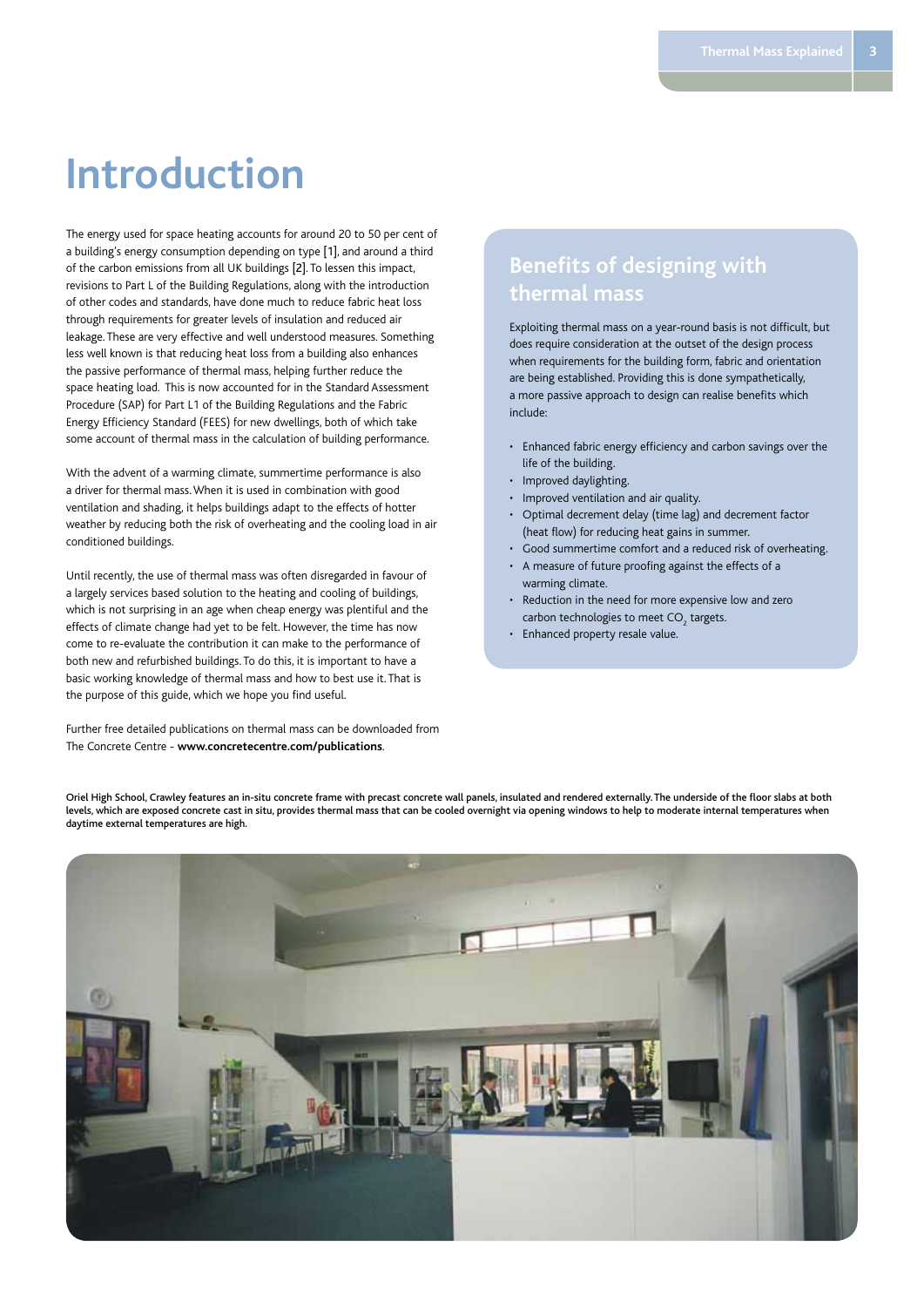## **What is thermal mass?**

### **Thermal mass, in the most general sense, describes the ability of any material to store heat.**

For a material to provide a useful level of thermal mass, a combination of three basic properties is required:

- 1. A high specific heat capacity; so the heat squeezed into every kg is maximised.
- 2. A high density; the heavier the material, the more heat it can store.
- 3. Moderate thermal conductivity  $-$  so the rate heat flows in and out of the material is roughly in step with the daily heating and cooling cycle of the building.

Heavyweight construction materials such as brick, stone and concrete all have these properties. They combine a high storage capacity with moderate thermal conductivity (a combination of all the points above). This means that heat moves between the material's surface and its interior at a rate that matches the daily heating and cooling cycle of buildings. Some materials, like wood, have a high heat capacity, but their thermal conductivity is relatively low, limiting the rate at which heat is absorbed during the day and released at night, although this can be useful in other ways (see page 13). Steel can also store heat, but in contrast to wood, it possesses a very high rate of thermal conductivity, which means heat is absorbed and released too rapidly to be synchronised with a building's natural heat flow.



Figure 1: Stabilising effect of thermal mass on internal temperature.

| <b>Building material [3]</b> | Specific heat<br>capacity (J/kg.K) | Density (kg/m <sup>3</sup> ) | Thermal<br>conductivity (W/m.K) | <b>Effective thermal mass</b> |
|------------------------------|------------------------------------|------------------------------|---------------------------------|-------------------------------|
| Timber                       | 1600                               | 500                          | 0.13                            | Low                           |
| Steel                        | 450                                | 7800                         | 50.0                            | Low                           |
| Lightweight aggregate block  | 1000                               | 1400                         | 0.57                            | Medium-high                   |
| Precast and in-situ concrete | 1000                               | 2300                         | 1.75                            | High                          |
| <b>Brick</b>                 | 1000                               | 1750                         | 0.77                            | High                          |
| Sandstone                    | 1000                               | 2300                         | 1.8                             | High                          |

### Table 1: Thermal properties of common construction materials

On warm summer days, walls and floors with thermal mass will steadily absorb heat at their surface, conducting it inwardly, and storing it until exposed to cooler air of the evening/night.At this point, heat will begin to migrate back to the surface and is released. In this way, heat moves in a wave-like motion alternately being absorbed and released in response to the change in day and night-time conditions.

The ability to absorb and release heat in this way enables buildings with thermal mass to respond naturally to changing conditions, helping stabilise the internal temperature and provide a largely self-regulating environment. When used appropriately, this stabilising effect helps prevent overheating problems during the summer and reduces the need for mechanical cooling. Similarly, the ability to absorb heat can help reduce fuel usage during the heating season by capturing and later releasing solar gains and heat from internal appliances (see pages 6-7). The seasonal use of thermal mass is explained in the next section.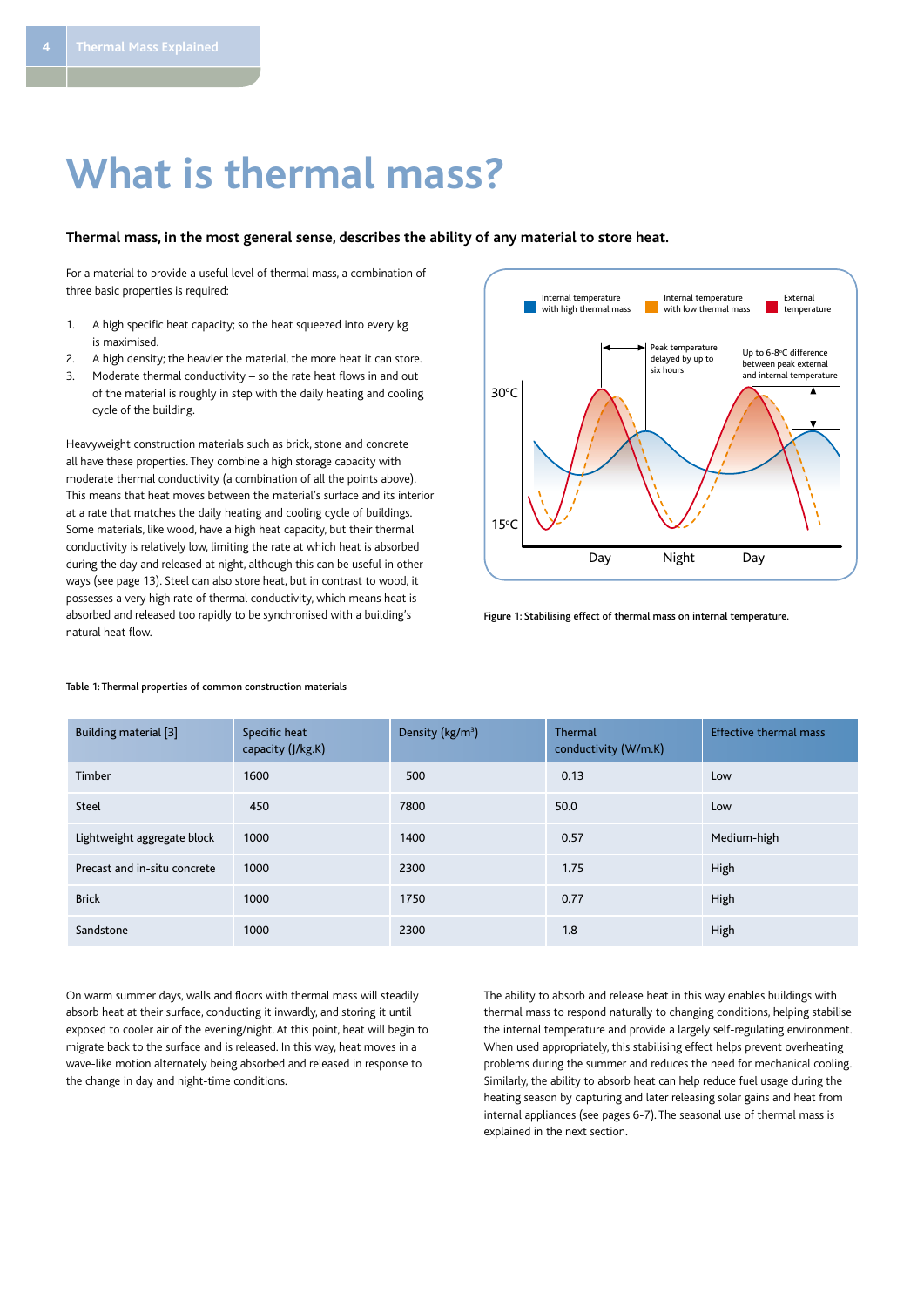## **Thermal mass in summer - how it works**

The benefit of thermal mass in residential buildings is well understood in warmer parts of Europe, but is also becoming increasingly relevant to other regions where the impact of climate change is leading to more frequent occurrences of overheating. Its application in commercial buildings is also growing due to its ability to significantly reduce cooling **loads.**

During warm weather, much of the heat gain in heavyweight buildings is absorbed by the thermal mass in the floors and walls, helping prevent an excessive temperature rise and reducing the risk of overheating. This makes naturally ventilated buildings more comfortable and, in air-conditioned buildings with thermal mass, the peak cooling load can be reduced and delayed. The building fabric allows a significant amount of heat to be absorbed with only a small increase in the surface temperature. This is an important quality of heavyweight construction as the relatively low surface temperature results in a beneficial radiant cooling effect for the occupants, allowing a slightly higher air temperature to be tolerated than would otherwise be possible.

By allowing cool night-air to ventilate the building, heat that has built up in the fabric during the day is removed. This daily heating and cooling cycle works relatively well in the UK as the air temperature at night is typically around 10 degrees less than the peak daytime temperature, so it is an effective medium for drawing heat out of the fabric. This diurnal temperature variation is rarely less than 5 degrees, making night cooling

reasonably dependable in the UK [4]. As the climate warms over the 21st century the diurnal variation is predicted to stay the same or increase slightly [5], however the temperature range in which it occurs will progressively shift upwards. So, towards the end of the century, the effectiveness of night cooling is likely to diminish slightly as average temperatures increase. Despite this, the combination of thermal mass and night cooling is, and will continue to be, an effective means of helping buildings adapt to the effects of a warming climate [6, 7, 8, 9].

In warmer parts of the world, such as northern Australia, that experience a small diurnal temperature swing, thermal mass offers little or no benefit and the vernacular architecture uses lightweight materials.

#### Figure 2: Thermal mass in summer



#### **Summer day**

- • During very hot weather, windows are kept shut to keep out the warm air.
- Overhangs on the south elevation keep out the high angle sun during the hottest part of the day.Alternative forms of shading can also be used.
- Radiant and convective cooling is provided by thermal mass in the floor and walls, which absorb heat and help stabilise the internal temperature.



### **Summer night**

- • Windows are opened at night to ventilate the building and cool the fabric.
- If another hot day is expected, the windows are closed again in the morning and the cycle is repeated.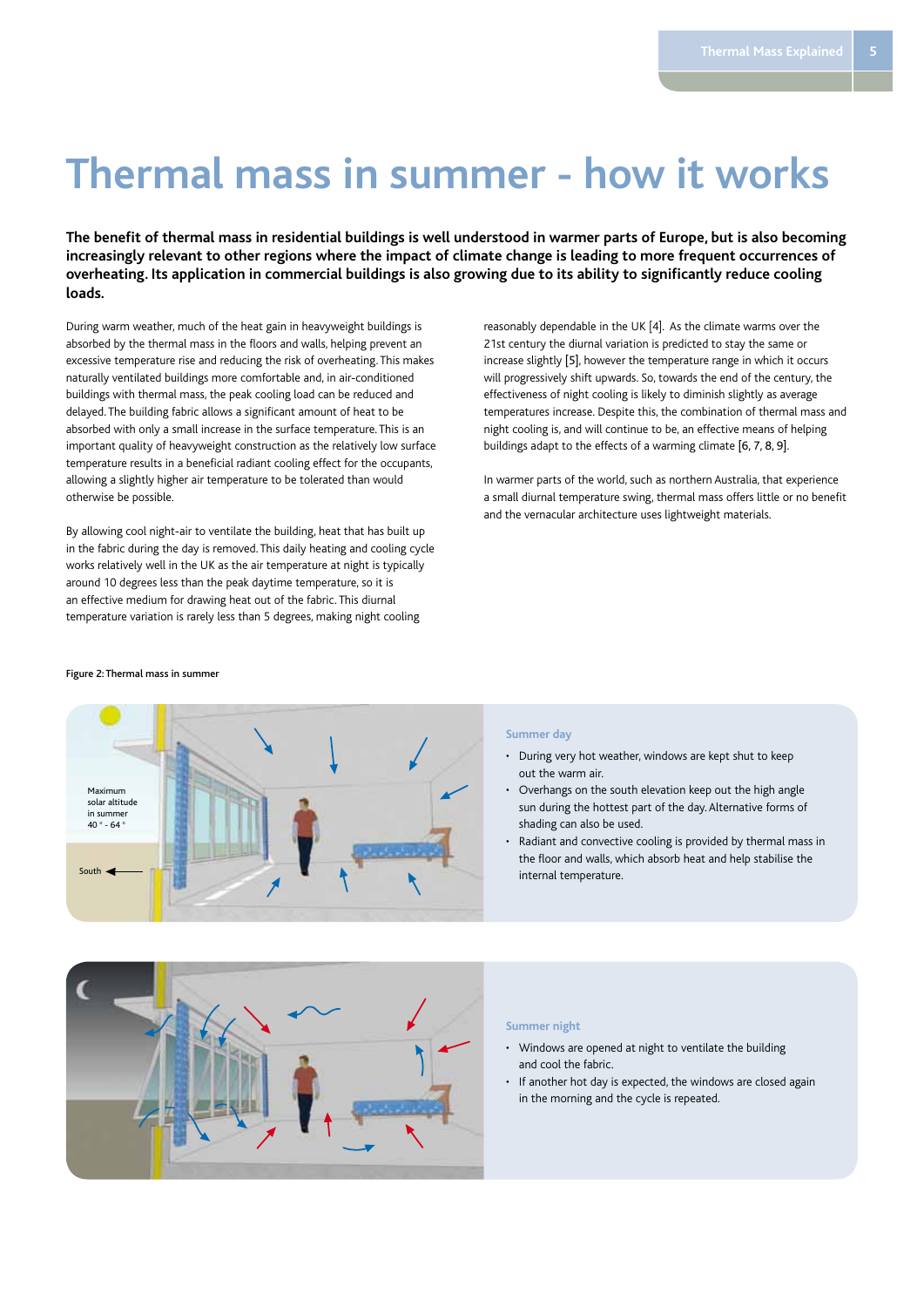## **Thermal mass in winter - how it works**

The combination of tougher performance requirements and rising fuel costs, mean that we need to make the most of passive techniques to heat our homes and places of work. This requires a whole building approach to design, in which **the orientation, glazing and thermal mass work together to help provide comfortable, low energy solutions.**

A benefit of thermal mass that is perhaps less well known in the UK is its ability to help reduce fuel consumption during the heating season when used in passive solar design. This approach to design seeks to maximise the benefit of solar gain in winter, using the thermal mass to absorb gains from south facing windows, along with heat produced by cooking, lighting, people and appliances. This is then slowly released overnight as

the temperature drops, helping to keep the building warm and reducing the need for supplementary heating. By applying simple passive solar design techniques, fuel savings of up to 10 per cent can be made [10], increasing to around 30 per cent where more sophisticated passive solar techniques are adopted such as sunspaces [11].

### Figure 3: Thermal mass in winter



#### **Winter day**

- • During the heating season, the low angle sun can shine through south facing windows, and the heat is absorbed by thermal mass in the floor and walls.
- In the evening when the sun goes down and the temperature drops, the heat flow is reversed and passes back into the room.



#### **Winter night**

- • At night, curtains are drawn and windows kept shut to minimise heat loss.
- • Heat continues to be released by the thermal mass and supplementary heating is adjusted so only the minimal amount is used.
- • By morning the thermal mass will have given up most of its heat and the occupants will typically have to rely on supplementary heating until later in the day.

### **Recent drivers for thermal mass**

There are a number of recent developments that are leading to renewed interest in thermal mass and the contribution that it can make to low energy design. These include:

- The increasing risk of overheating in a warming climate and the need to mitigate this through adaptive design measures, which include the use of thermal mass.
- • Revisions to the Standard Assessment Procedure (SAP) for Part L1 of the Building Regulations and the introduction of the Fabric Energy Efficiency Standard (FEES), both of which take thermal mass into account.
- Ongoing improvements in glazing and window technology, which makes passive solar design more effective (lower heat loss and improved solar gain).
- Increasing energy prices and challenging CO<sub>2</sub> targets, which have refocused government efforts to improve energy efficiency in buildings.
- Development of a zero carbon strategy for new build homes (from 2016), which is based on a 'fabric first' approach to design.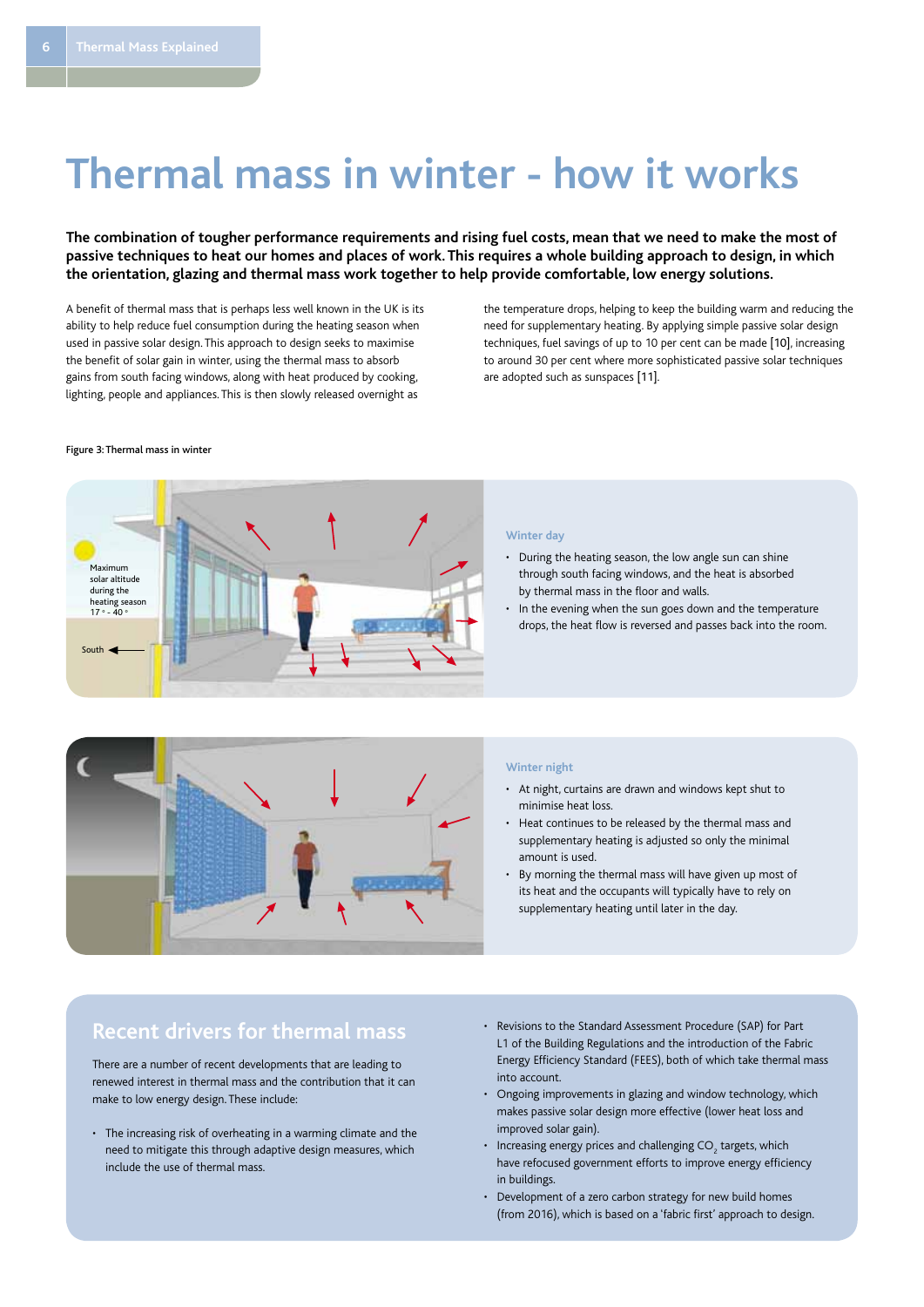## **Using thermal mass on a year-round basis with passive solar design**

Passive Solar Design (PSD) basically optimises a building's form, fabric and orientation to maximise solar gain from autumn to spring, whilst minimising it during the warmest part of the summer. At the same time, daylighting is maximised at all times, adding to the overall wellbeing and comfort of the occupants. PSD costs very little to implement and can make a useful contribution to the energy efficiency of new build and, to some extent, refurbishment projects.

In the UK climate, PSD is mostly used to reduce domestic heating requirements, although it is increasingly being used in non-domestic buildings, where the emphasis is often on maximising daylight without unduly increasing the cooling load. PSD requires a whole-building approach to design, in which the envelope (particularly the glazing) is designed in unison with the structure's thermal mass to ensure optimal admission and absorption of solar gains during the heating season. PSD can be applied with varying levels of sophistication, including the use of both sunspaces and Trombe walls.These systems are beyond the scope of this guide, but plenty of practical information about them can be found online. At a more basic level, the general requirements for applying PSD in housing are outlined here.



Figure 4: House spacing to avoid over shadowing [14]

### **Basic requirements**

The basic requirements for passive solar design are:

- A sufficiently clear view of the sky from the south.
- A high standard of insulation and airtightness that meets or exceeds the Fabric Energy Efficiency Standard (FEES).
- Adequate south facing windows (or within 30° of south) to maximise solar gains during the heating season. The optimal area of glazing will be determined by various design issues including cost, ventilation rate and level of thermal mass, but as a very rough guide it should be at least twice that of any north facing windows, but no more than around 40-50% of the facade to avoid overheating problems. Low iron glass (clearer than normal glass) can be used to optimise solar gain.
- Minimal north facing windows to avoid excessive heat loss. Over the course of the year north facing windows have a net heat loss and should be limited to around 15% of the room's floor area, which is sufficient to provide adequate daylighting.
- A medium to high level of thermal mass. The SAP Thermal Mass Parameter (TMP) should ideally be in excess of 200 kJ/m<sup>2</sup>K and include a solid ground floor with a finish that partially or fully exposes the floor's thermal mass (see page 10 for information on TMPs).
- An ability to adequately ventilate the building during the summer, taking account of any site specific security and/or noise issues.
- Adequate shading. Overhangs, balconies and brise soleils are particularly effective on south facing windows, but other forms of shading can be used. Although not popular in the UK, shutters are highly effective, with the added benefit of offering a means of secure ventilation and reduced heat loss in winter.



Figure 5: To maximise solar gain during the heating season, most of a building's glazing should face south or within 30° of south, with minimal overshadowing from around 9am to 3pm.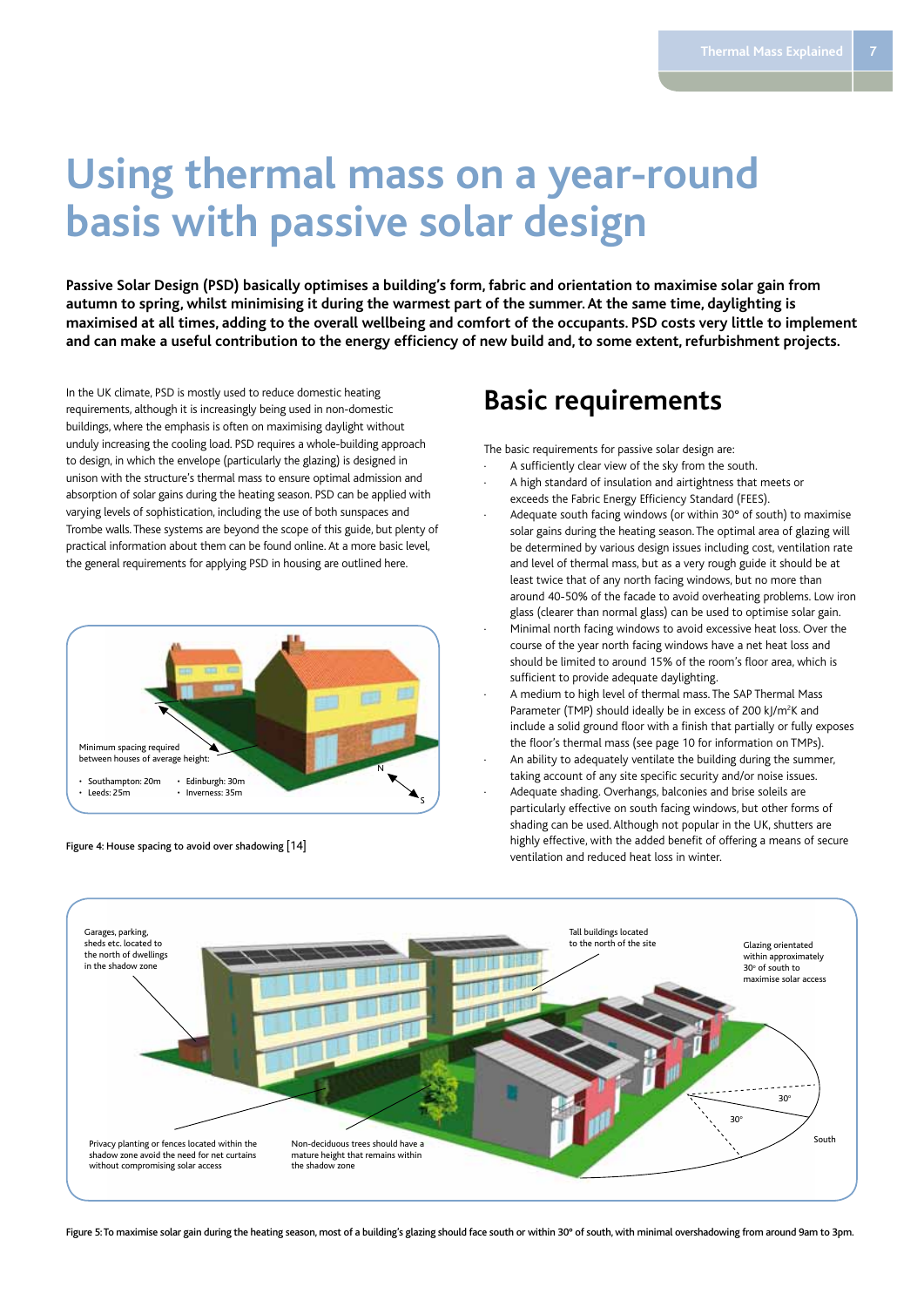### **Thermal mass and insulation**

Thermal mass is not a substitute for insulation, and a combination of the two is needed to optimise fabric energy efficency. The position of the insulation relative to the thermal mass is of particular importance. The simple rule is that the thermal mass should be located inside the insulated building envelope. For this reason, an outer layer of brick offers little benefit, but can help in other ways (see page 13). In practical terms, a cavity wall already satisfies the basic rule, as the insulation is located in the cavity, allowing the inner leaf of blockwork to be exposed to the room. For solid masonry walls, the insulation should be located on the outer surface, which is usual practice. The insulation for solid ground floors should ideally be located under the slab, although screed placed on top of insulation will also provide some useful thermal mass.



![](_page_7_Figure_4.jpeg)

There are no hard and fast rules on how much thermal mass is needed, but even a moderate amount, has been shown to provide worthwhile savings [15]. From an energy perspective, it would be difficult to have too much, and generally the more thermal mass the better, however, as with all aspects of design it is necessary to arrive at a workable balance, taking other considerations into account. As a rough guide, the surface area of the floor/walls providing the mass should be at least six times that of the glazing in the room [16], although this will to some extent be influenced by the particular properties of the mass i.e. its thermal conductivity and density. So, as the area of south facing glazing increases, more thermal mass is required to maintain a stable temperature during the summer [17]. The depth of thermal mass will also influence performance, and this is discussed later in the document (see pages 10-12).

### **Internal surfaces**

Typically, thermal mass is provided by concrete/masonry walls and floors, but other heavyweight materials can be equally effective. It is not essential for the sun to shine directly on all internal surfaces for heat to be absorbed, as convection and radiation between surfaces will help distribute warmth throughout the space. Surfaces do not have to be a dark colour, as any small benefit in heat absorption may impact on daylighting. However, it is important that the surface of heavyweight walls and floors remain as thermally exposed as practicable.

For walls, this is best achieved with a wet plaster finish, as this will conduct heat relatively freely and offers the added benefit of providing a robust air barrier that will help minimise air leakage. Dry lining will reduce heat flow, but its impact will depend on the thermal mass potentially available in the wall. For an aircrete block inner leaf (which has a relatively low thermal conductivity), plasterboard is less of a thermal bottle-neck than for heavier weight aggregate blockwork, which has higher thermal conductivity and is more sensitive to the choice of finish. Therefore, to fully exploit the high level of thermal mass available in aggregate blocks, the use of dry lining is best avoided.

With some forms of concrete wall and floor construction, it is possible to achieve a high quality, fair-faced finish which requires little more than a coat of paint. From a thermal mass perspective, this is particularly beneficial as heat can pass directly between the room and the concrete.Although not often used in residential buildings, a fair-faced finish is more common in low energy commercial offices or schools where an exposed concrete soffit is often used to provide thermal mass.

Wherever practicable, floors should be tiled, and the use of carpet avoided, as placing carpet on a concrete floor can reduce its ability to admit heat by half [18]. A shiny or glossy floor finish will absorb less heat than a dull finish, however, this must be evaluated alongside daylighting requirements and the tendency of such a surface to absorb light.A tiled floor also works well with underfloor heating, which in turn can be particularly efficient when designed with a high level of thermal mass in the slab and a heat pump or condensing boiler to provide a continuous source of low grade heat [11].

![](_page_7_Figure_11.jpeg)

Figure 7: A tiled floor will allow a concrete floor slab's thermal mass to be fully exploited and is also suited to underfloor heating.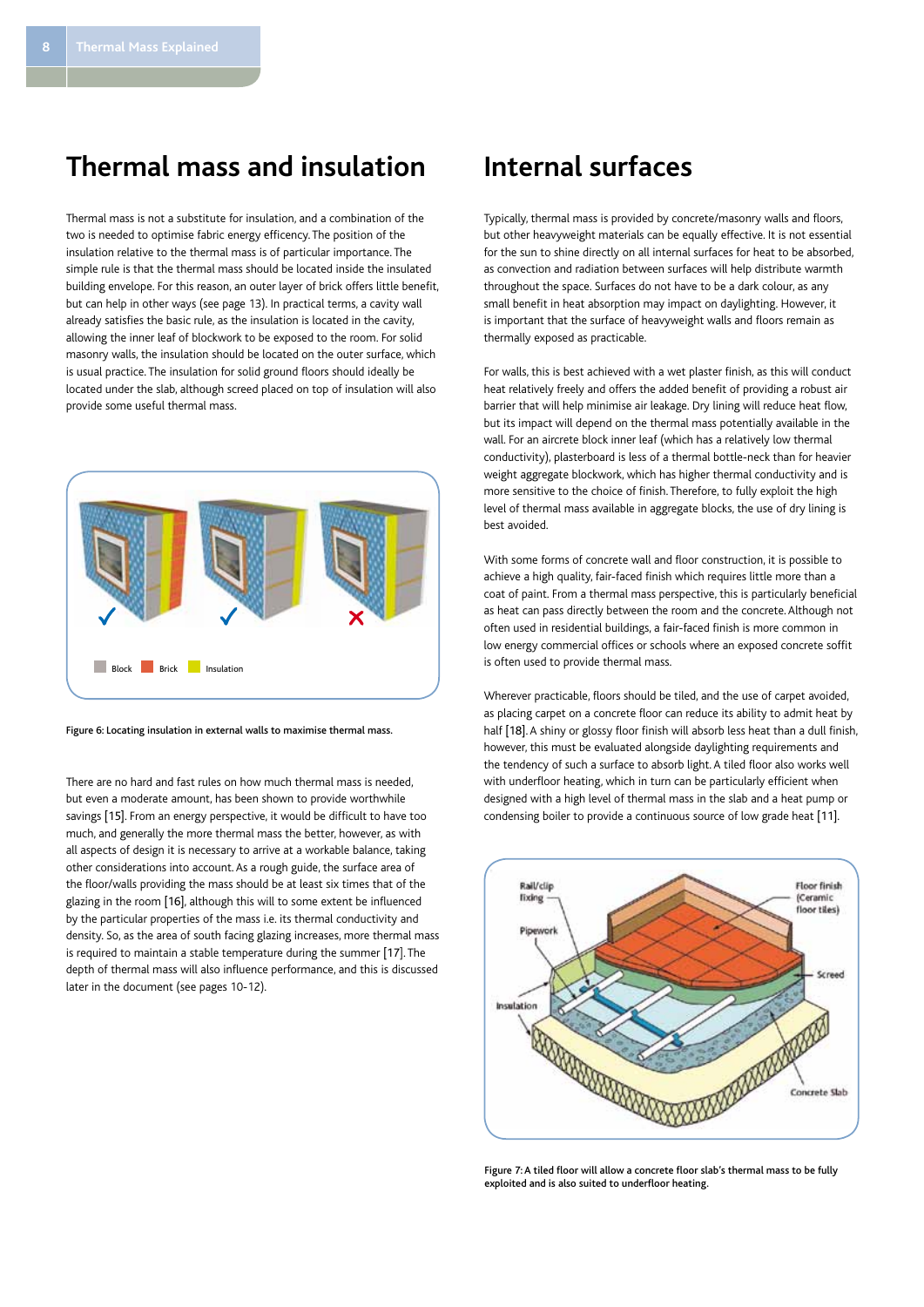### **Internal layout**

Where practicable, the most frequently used rooms should be on the south side of the dwelling, so that they enjoy the greatest benefit to be had from solar gain during the heating season. Bathrooms, utility rooms, hallways, stores etc. should be located on the north side of accommodation [19]. The cooling benefits from thermal mass tend to be slightly lower in bedrooms than for the general living spaces. So, in southern England where summer temperatures are highest, there may be some benefit in locating bedrooms on the north side.Another option that can help is to specify a concrete upper floor. Providing the mass remains reasonably accessible, this can improve year-round thermal performance. A further option is to locate south facing bedrooms on the ground floor, so they get the full benefit of stack ventilation at night. The stack effect uses the difference in air temperature at high and low level to draw cool night air into ground floor rooms, where it then travels upwards through the building and exits from windows on the upper floor(s), having absorbed heat from the building fabric on route.A house designed to take advantage of stack ventilation will benefit from more consistent air flow, particularly on still nights.

### **Night cooling**

During the hot summer months, the building fabric must be cooled during the night by ventilation to remove the heat that has been absorbed during the day.Without adequate ventilation, thermal mass has the potential in some circumstances to increase discomfort. Night ventilation requires careful design to ensure adequate air flow can be achieved, and to address any acoustic, air quality or security issues that may arise. More information on this can be found in *Thermal Mass for Housing* which is free to download from The Concrete Centre website **www.concretecentre.com/publications.**

### **Intermittently heated buildings**

Older heavyweight buildings with comparatively low levels of insulation and minimal solar gain in winter, have traditionally required a longer pre-heat period than lightweight buildings, resulting in slightly higher fuel consumption. However, the greatly improved standard of insulation and air tightness in new construction means this is no longer the problem it once was, as the fabric remains relatively warm when the heating is off, reducing the amount of pre-heat needed to get the building back up to temperature. It is also worth noting that the pre-heat issue only applies to intermittently heated buildings, and in reality a low level of continuous heating is now the preferable option in many recent heavyweight buildings. However, in some types of intermittently occupied buildings, for example weekend holiday cottages, thermally lightweight construction will still be the best option where heating is concerned as it will enable a more rapid warm up period.

The enhanced passive heating performance of a highly insulated and airtight heavyweight home out weighs any additional preheat energy that may still exist. This can be confirmed by SAP calculations for masonry homes, which show space heating savings of around 15-30 per cent when compared to equivalent lightweight homes.

*"The 21st century will see a transition to a new energy source just as has happened in previous centuries. In the 19th century a transition occurred from wood to coal, the turn of the 20th century saw the transition from coal to oil, and the end of the century saw the rapid growth in the use of natural gas in the building sector.*

*Which energy source will dominate as we move further in to the 21st century remains to be seen, but what is certain is that it must be a renewable source. And the use of solar energy will surely be a major energy source, particularly in the building sector."* **(International Energy Agency)**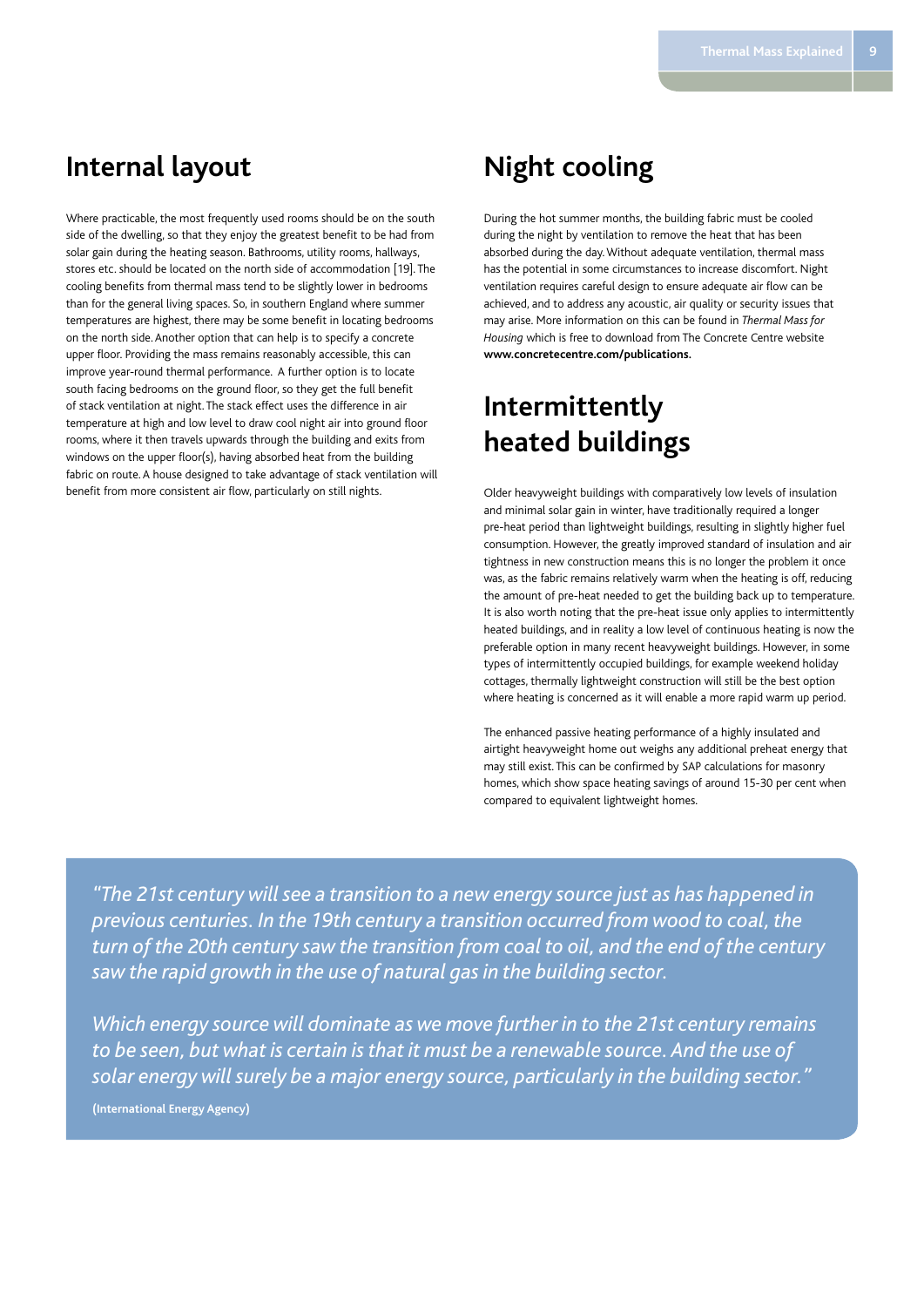## **Measuring thermal mass**

### **k-values and Thermal Mass Parameter**

Part L of the Building Regulations and its associated compliance tools (SAP & SBEM) account for thermal mass using k-values (kJ/m<sup>2</sup>K), which represents the heat capacity per square meter of floor or wall.They are measured from the inside surface stopping at which ever of the following conditions occur first:

- halfway through the construction element
- an insulating layer (thermal conductivity less than 0.08 W/mK)
- a depth of 100mm

In addition to the k-values shown in Figure 8, generic values for different construction elements can be found in SAP 2009 Table 1e and also in The Concrete Centre publication: *Thermal Performance: Part L1A.*

SAP calculates a dwelling's overall thermal mass by multiplying the surface area for each construction element by its k-value and adding the results. The total is then divided by the floor area of the dwelling to give the Thermal Mass Parameter (TMP) measured in kJ/m²K, where 'm²' refers to the dwelling's floor area.

### **Admittance values**

Describing a material as having high, medium or low thermal mass gives a useful indication of its ability to store heat, as does its k-value, but in order to know how effective a chosen material will be in practice, there are a couple of other important factors that need to be taken into account. These are firstly the length of time available to get heat in and out of the material, which is typically assumed to be 24 hours (i.e. heating during the day and cooling at night), and secondly, the resistance to heat flow at the surface of the material, which can be significant. These factors are both accounted for in admittance values, along with thermal capacity, conductivity and density. Admittance values provide a practical means of assessing the approximate in-use heat absorption performance of walls and floors etc.

From a technical perspective, admittance can be defined as the ability of a material or construction element to exchange heat with a space when it is subject to cyclic variations in temperature.Admittance is measured in W/m<sup>2</sup>K, as U-values. However the 'K' represents something different i.e. the difference between the mean internal temperature and the actual temperature at a specific time of day. It is this dynamic temperature difference that drives heat in and out of the fabric. In contrast, the 'K' in U-values is the difference between internal and external temperature, which is assumed to be constant, which is why U-values are steady state. Another difference is that high admittance values are desirable from a thermal mass perspective, whilst low U-values will minimise heat loss.

### **Limitations of admittance values**

Admittance values allow a comparison to be made of the heat absorption characteristics of materials in response to a simple heating and cooling cycle. However, caution must be taken if this approach is used to assess overall building performance as it can underestimate the actual peak cooling capacity of a high thermal mass structure by up to 50 per cent in comparison to more sophisticated thermal modelling techniques that use real weather data [20]. A more detailed explanation of this follows.

### **Effect of longer heating/cooling cycles**

In addition to a building's daily heating and cooling cycle, there is often a cycle related to a typical UK peak design weather period (usually three to five days) and also the five working days per week cycle, from which heat will reach different depths within the available thermal mass. In the case of floors in a non-air conditioned building for example, the greater the slab depth, the longer the time period it responds to; the core of a 300mm thick concrete slab responds to the monthly average condition and draws heat in deeper over an extended period of hot weather [20]. For longer time periods these factors are important because it is the longer-term average room temperatures that define the thermal storage core temperature and hence the temperature gradient that draws heat in. It is for this reason that only a detailed thermal analysis will show the effectiveness of medium and high depth floor slabs and walls under real conditions. However, to get a rough indication of performance, the length of the heating and cooling cycle used to calculate admittance values can be increased from the usual 24 hours to a longer period. This can be seen in Figure 8, which shows admittance values for several types of external wall for time periods ranging from 24 hours to 120 hours. Unsurprisingly, the results show that admittance values decline as the period increases, however the rate of decline is less for medium and heavyweight walls because thermal mass at depths which cannot be fully exploited in a 24 hour cycle become more active during the longer cycle.

In addition to the daily heating and cooling cycle, thermal mass also responds to longer time periods e.g. the typical UK peak design weather period (usually three to five days), and the five working days per week cycle. Longer periods such as these allow thermal mass to be tapped at depths in excess of the 100mm associated with a 24-hour cycle.

### **Upper limit of admittance values**

In naturally ventilated buildings, the resistance to heat flow at the surface of the floors and walls limits admittance values to a maximum of around 8 W/m<sup>2</sup>K [22] even in very heavyweight construction. This is because although concrete and other heavyweight materials have moderate thermal conductivity, they are often limited by the rate of heat transfer at the surface which may act as a bottle-neck. To some extent, this can be overcome in mechanically ventilated buildings, as discussed in the section on effective slab depth in commercial buildings (see page 12).

Bespoke k-values and other thermal mass related information can be can be calculated using a free Thermal Properties Calculator developed by Arup, which can be downloaded at: **www.concretecentre.com/publications**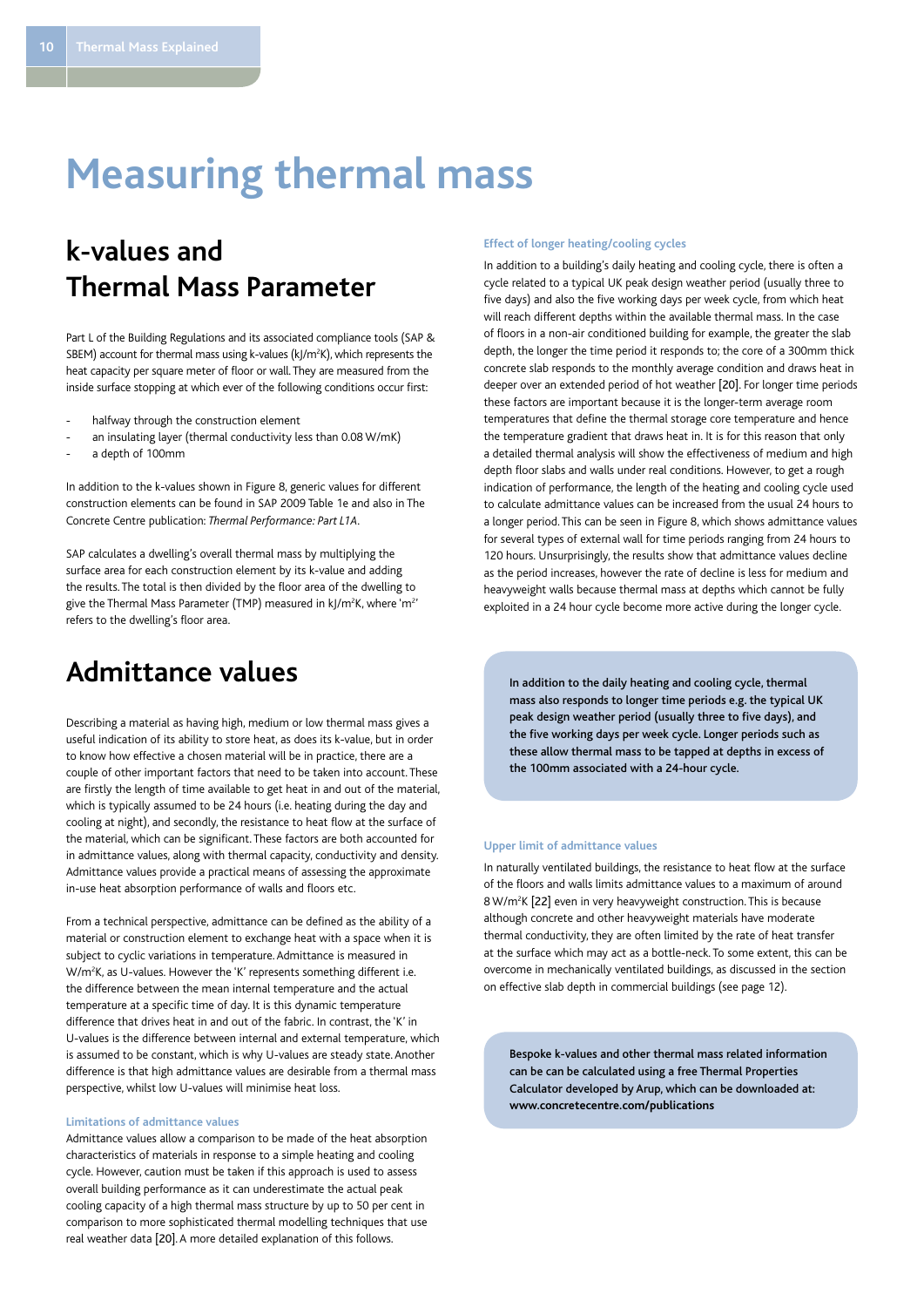Figure 8: Admittance, decrement and k-values for some common types of wall construction [21]

A more comprehensive table of values, which includes floors, can be found in The Concrete Centre publication: *Thermal Performance Part L1A.* This can be downloaded at: **www.concretecentre.com/publications**

| <b>External wall</b><br>$(U-value = 0.25 W/m2K)$                 | <b>Internal finish</b> | Decrement<br>delay (hours) | Decrement<br>factor | Admittance<br>value 24 hour<br>cycle<br>(W/m <sup>2</sup> K) | k-value<br>(kJ/m <sup>2</sup> K) | Admittance values for longer<br>cycles (W/m <sup>2</sup> K) |          |          |
|------------------------------------------------------------------|------------------------|----------------------------|---------------------|--------------------------------------------------------------|----------------------------------|-------------------------------------------------------------|----------|----------|
|                                                                  |                        |                            |                     |                                                              |                                  | 48 hours                                                    | 72 hours | 96 hours |
| Timber frame<br>(Brick outer leaf)                               | Plasterboard           | 7.5                        | 0.56                | 1.00                                                         | 9                                | 0.69                                                        | 0.45     | 0.38     |
|                                                                  | Wet plaster            |                            |                     |                                                              |                                  |                                                             |          |          |
| Masonry cavity<br>wall (100mm<br>aircrete block)                 | Plasterboard           | 10.65                      | 0.26                | 1.85                                                         | 52                               | 1.45                                                        | 1.17     | 0.96     |
|                                                                  | Wet plaster            | 10.2                       | 0.33                | 2.65                                                         | 65                               | 1.9                                                         | 1.44     | 1.14     |
| Masonry cavity<br>wall (100mm<br>lightweight<br>aggregate block) | Plasterboard           | 11.21                      | 0.16                | 2.38                                                         | 114                              | 2.16                                                        | 1.93     | 1.7      |
|                                                                  | Wet plaster            | 10.51                      | 0.25                | 4.05                                                         | 141                              | 3.33                                                        | 2.7      | 2.23     |
| Masonry cavity<br>wall (100mm<br>dense aggregate<br>block)       | Plasterboard           | 10.67                      | 0.13                | 2.65                                                         | 154                              | 2.49                                                        | 2.29     | 2.08     |
|                                                                  | Wet plaster            | 10.00                      | 0.23                | 5.04                                                         | 190                              | 4.28                                                        | 3.54     | 2.95     |
| Solid masonry<br>(215mm aircrete<br>block)                       | Plasterboard           | 12.11                      | 0.12                | 1.74                                                         | 52                               | 1.37                                                        | 1.21     | 1.09     |
|                                                                  | Wet plaster            | 11.72                      | 0.15                | 2.45                                                         | 65                               | 1.81                                                        | 1.53     | 1.35     |
| Solid masonry<br>(215mm)<br>lightweight<br>aggregate block)      | Plasterboard           | 11.79                      | 0.08                | 2.24                                                         | 114                              | 2.00                                                        | 1.9      | 1.82     |
|                                                                  | Wet plaster            | 11.6                       | 0.11                | 3.7                                                          | 141                              | 3.14                                                        | 2.87     | 2.65     |
| Concrete<br>sandwich panel<br>(125mm internal<br>concrete -      | Plasterboard           | 9.62                       | 0.11                | 2.68                                                         | 176                              | 2.59                                                        | 2.48     | 2.35     |
| precast or in-situ)                                              | Wet plaster            | 9.11                       | 0.21                | 5.3                                                          | 218                              | 4.85                                                        | 4.3      | 3.78     |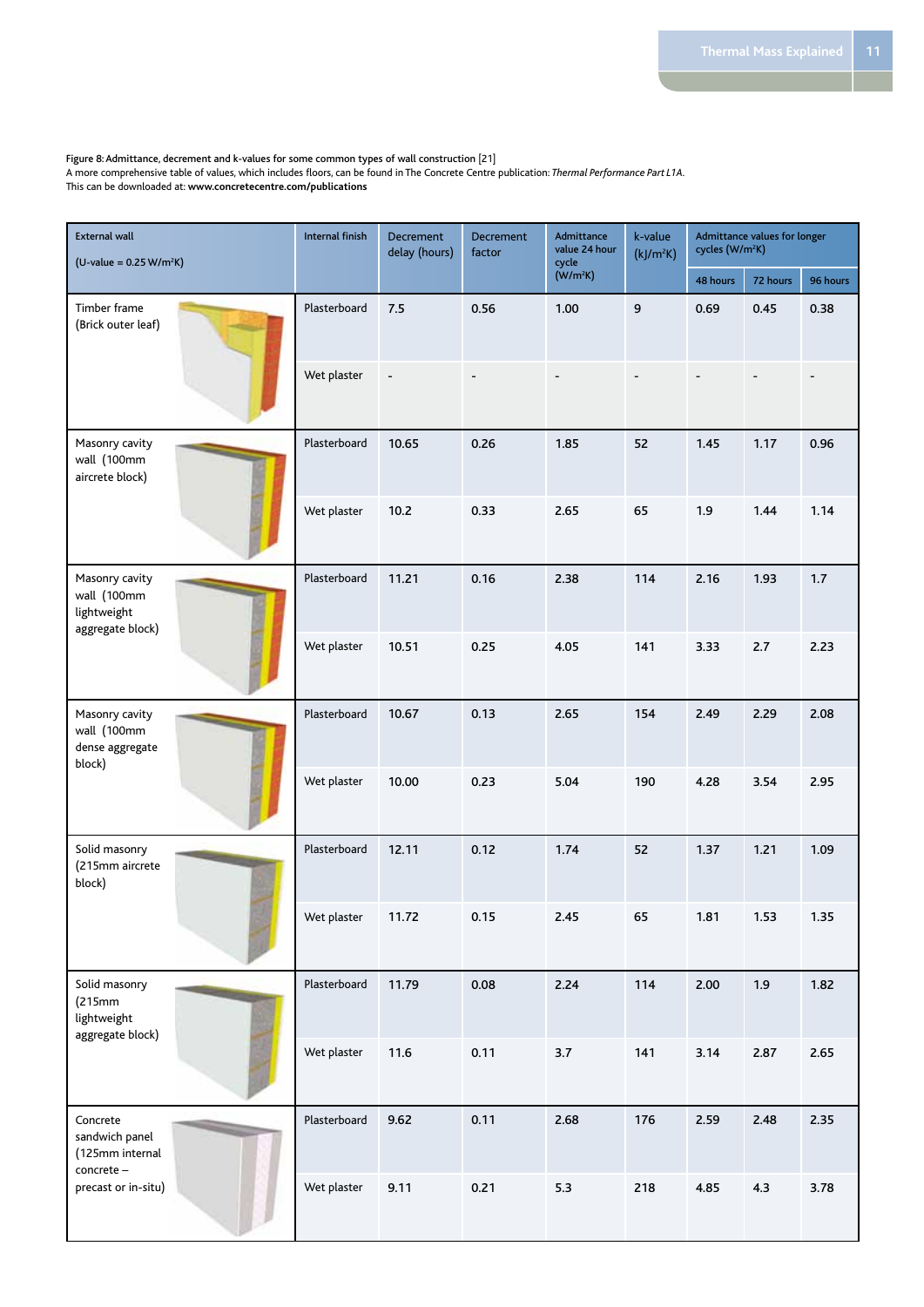### **Effective slab depth in non-residential buildings**

As the building fabric becomes an increasingly important aspect of low energy design, floor slabs are shifting from being purely a structural element to something that contributes to a range of other design issues including aesthetics, daylighting, acoustics and thermal performance. Structural requirements will of course largely determine slab depth, although thermal mass may, to some extent, also be a factor. For a non air-conditioned building, the core of the slab will respond to daily, weekly and monthly average conditions, drawing heat deep into the concrete and making use of most, if not all of the slab (see page 10). In air-conditioned buildings, plant is generally operated on a 24 hour heating/cooling cycle which in turn governs the time available for getting heat in and out of the slab. However, it is still possible to take advantage of a large proportion of the thermal mass in the slab. This is explained below.

### **Using both sides**

In offices with mechanical ventilation, the air supply often comes from floor outlets linked to an underfloor distribution system, where the void created by the raised floor is used to channel air around the space. In addition to reducing the need for ductwork, this approach also allows convective heat transfer between the air and the floor slab.This helps cool the air supply during the day and remove heat from the slab at night.When used in conjunction with an exposed soffit, heat can pass through both the top and bottom surfaces of the slab, increasing the overall depth of concrete in which the thermal mass can be accessed.

### **Enhancing heat flow at the surface**

Before heat can enter the slab it must first pass through its surface, which acts as the main bottle-neck to heat flow due to a film of air (boundary layer) that clings to it and has an insulating effect. The boundary layer provides a greater resistance to heat flow than the concrete itself. However, in buildings with mechanical underfloor ventilation, the system can be designed to ensure some turbulence as the air passes over the slab, which greatly reduces surface resistance and can enhance heat transfer by a factor of up to 5 [23, 24]. This allows thermal mass to be exploited at greater slab depths than would otherwise be possible. Turbulent air is also a feature of systems that use the cores in hollowcore precast concrete floor slabs to channel the supply air (e.g Termodeck®), ensuring good heat transfer particularly at bends where the change of direction increases turbulence.

### **Profiled soffits**

In addition to reducing the weight of larger spans, profiled slab soffits (e.g. coffered, troughed, wave form etc.) provide an increase in surface area which improves convective heat transfer with the slab, allowing greater use of the thermal mass.

![](_page_11_Figure_9.jpeg)

Figure 9: Combining an exposed soffit with optimised underfloor ventilation can enable thermal mass to be reached at a total slab depth of around 250mm or more.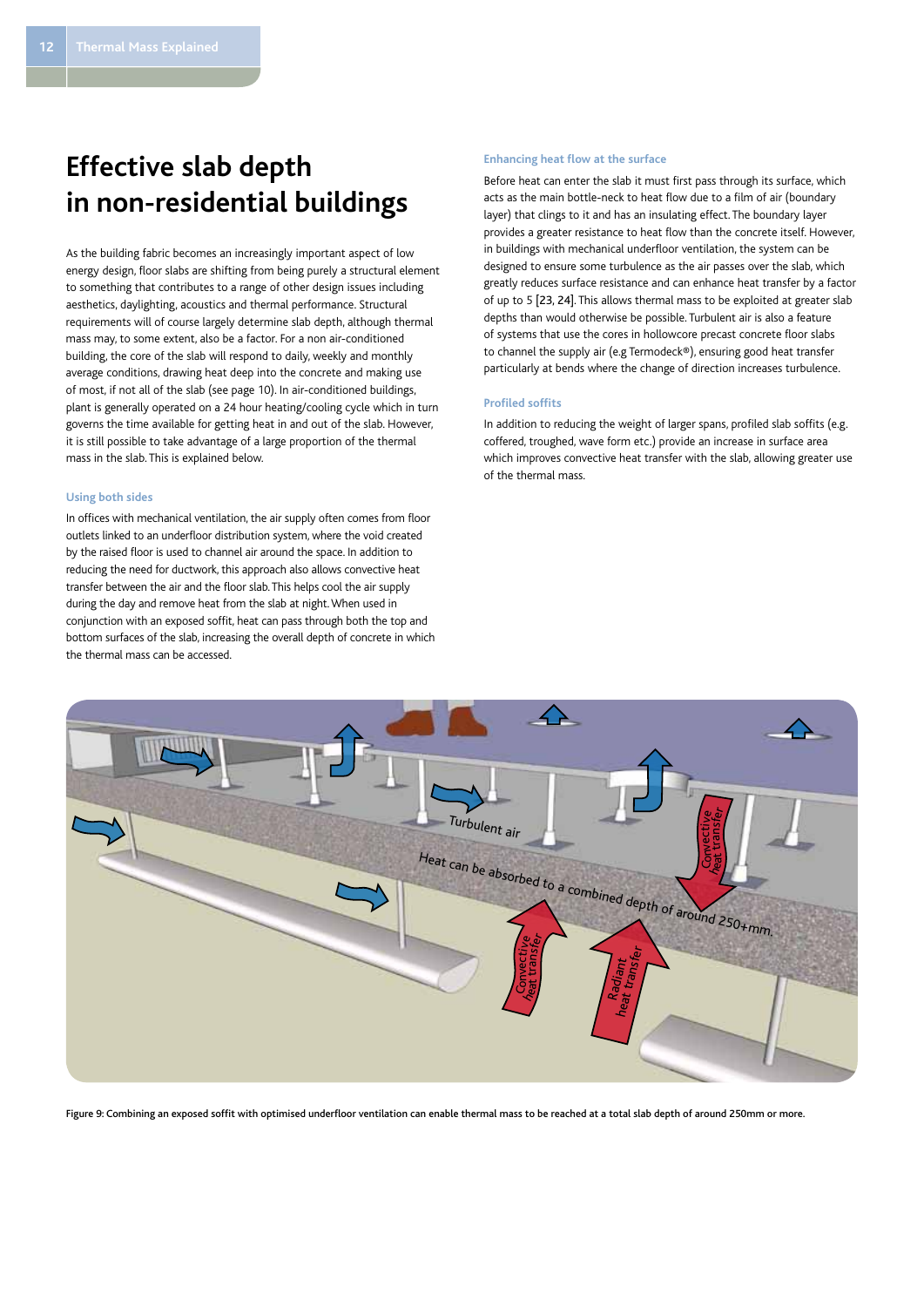### **What is decrement?**

Like U-values and admittance, decrement is a term that represents a specific characteristic of construction materials, and is related to thermal mass. It describes the way in which the density, heat capacity and thermal conductivity of a wall for example, can slow the passage of heat from one side to the other (decrement delay), and also attenuate those gains as they pass through it (decrement factor).

### **Decrement delay**

Designing for a long decrement delay of around 10 to 12 hours will ensure that during the summer, peak heat gains passing from the outer to inner surface will not get through until late evening/night, when the risk of overheating has moderated, and the relatively cool night air can offset the effect of a warmer surface. Shorter periods can still be helpful but effectiveness reduces with decreasing delay, and a value of less than around six hours is of limited benefit.

Medium and heavyweight walls insulated to current standards will slow the passage of heat by around 9 to 12 hours (see Figure 8), which provides an optimal level of decrement delay. Lighter-weight construction typically provides a shorter period ranging from just a few hours up to around 7 or 8 hours (usually in walls with a masonry outer leaf).

#### **Decrement factors**

As well as delaying heat flow on summer days, the dynamic thermal characteristics of a wall or roof construction will also determine the effect heat reaching the internal surface will have on its temperature stability. This is represented by the decrement factor, which is basically the ratio between the cyclical temperature on the inside surface compared to the outside surface. For example, a wall with a decrement factor of 0.5 which experiences a 20 degree daily variation in temperature on the outside surface, would experience a 10 degree variation on the inside surface. So, a low decrement factor will ensure greater stability of the internal surface temperature, and is another means of helping reduce the risk of overheating. Medium and heavyweight walls insulated to current standards have a low decrement factor of around 0.3 to 0.1 (see Figure 8). Using the previous example, a decrement factor of 0.1 would cause the inside surface temperature to vary by only two degrees over the day. For lightweight walls, the decrement factor will typically be in the order of 0.5 to 0.8, with the lower end of this range often found in walls with a masonry outer leaf.

### **Heat gains through windows and from internal sources**

In well insulated lightweight construction the risk of overheating can be more acute, since the balance of heat flows is much finer and only a small excess of heat gain over loss can cause overheating [25]. So, the decrement factor and delay are important, and it is possible to enhance these by using cellulose (wood-based) insulation, which has a relatively high heat capacity and density compared to most other forms of insulation. However, for all types of building, delaying and reducing gains passing through the fabric is only part of the solution, as instantaneous heat gains through windows and from internal sources must still be managed. In addition to good shading and ventilation, the impact of these gains will be reduced through the presence of internal thermal mass to help soak them up (see Figure 2 and page 5), which is a key benefit of medium and heavyweight construction.

![](_page_12_Figure_10.jpeg)

Figure 10: On hot days, internally exposed thermal mass helps counter the impact of heat gains from windows and internal sources. At the same time, the overall mass of the wall reduces and slows external heat gains passing through it, helping ensure that any effect they may have on the internal environment does not occur until late evening/night when the risk of overheating has moderated.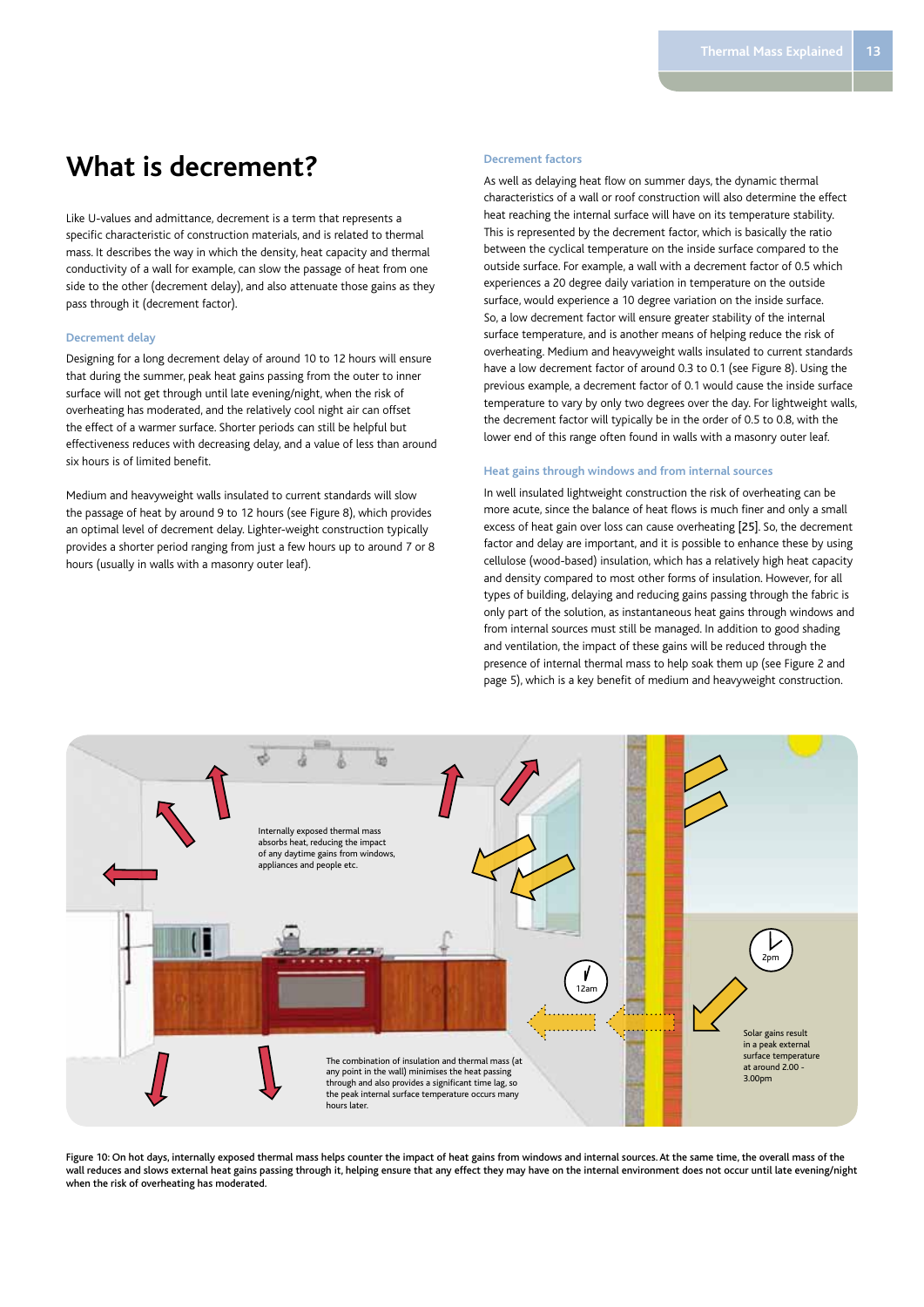### **What are mass enhanced U-values?**

U-values indicate the rate of heat flow through a construction element for a given difference between internal and external temperature, which is assumed to be constant, i.e. steady state. Generally this will give a good indication of the insulating properties of a wall, roof or floor, but can be less accurate in climates where the outdoor temperature may cycle above and below the internal temperature over a 24 hour period. In this situation, the actual heat loss of a heavyweight external wall can be less than its U-value would suggest. The reason for this is because the heat flow through the wall is not constant (steady-state), nor is it only in one direction i.e. from inside to outside. The direction will in fact change each time the external temperature cycles above or below the internal temperature. In this

situation the performance of the wall is no longer simply a question of how much insulation it contains, but is also influenced by its level of thermal mass; at night, when the temperature drops, heat begins to flow through the wall to the outside. But the presence of thermal mass will slow this process (decrement delay) and, the following day when the temperature outside becomes greater than that inside, the direction of heat flow is reversed allowing some of the heat retained by the thermal mass to flow back into the room.

This mass enhanced effect is real and a heavyweight wall can thermally outperform a lightweight wall with the same steady-state U-value. However, the effect is only significant when the outdoor temperature cycles above and below the indoor temperature in a 24 hour period [26].

## **Dynamic Thermal Properties Tool**

Whilst published thermal mass values are available for generic walls and floors, these won't necessarily be valid for bespoke constructions. To address this limitation, The Concrete Centre commissioned Arup to produce a simple Excel-based tool to help designers. The thickness of each material used is specified, along with its thermal conductivity, density and heat capacity, all of which can be obtained if necessary from a reference table included in the tool. Having entered the details of a construction the following results are provided:

The methodology used follows European Standards for calculating thermal proprieties, and k-values produced can be used in SAP and SBEM (the compliance tools for Part L of the Building Regulations). The tool and instructions for its use can be downloaded without charge at: **www.concretecentre.com/publications**

- Admittance value
- k-value
- Decrement delay
- Decrement factor
- Simple U-value
- Other admittance related information.

## **Summary**

Performance requirements for building materials continue to increase, driven by a need to design for higher levels of energy efficiency and other factors such as the effects of climate change. Meeting these challenges requires a whole-building approach to design in which the materials, structure and systems work in unison to maximise overall performance. The thermal mass in concrete and masonry helps to meet this challenge. It can both improve energy efficiency in summer and winter, whilst also providing a degree of adaptation to our warming climate.

Realising these benefits is not difficult, but does require a basic appreciation of how to use thermal mass, and the way it can work with orientation, solar gain, ventilation and shading to enhance thermal performance in a passive way.

This simple guide touches on the basic principles of designing with thermal mass, and explains its dynamic properties, which in addition to absorbing internal heat gains, also delays and reduces the effect of external gains as they pass through the building fabric.

The challenging performance targets for new buildings are more easily and cost effectively met with materials that perform multiple functions. In this respect, concrete and masonry have a good deal to offer as they can help meet requirements for acoustic separation, fire resistance, flood resilience, durability and of course, enhanced thermal performance.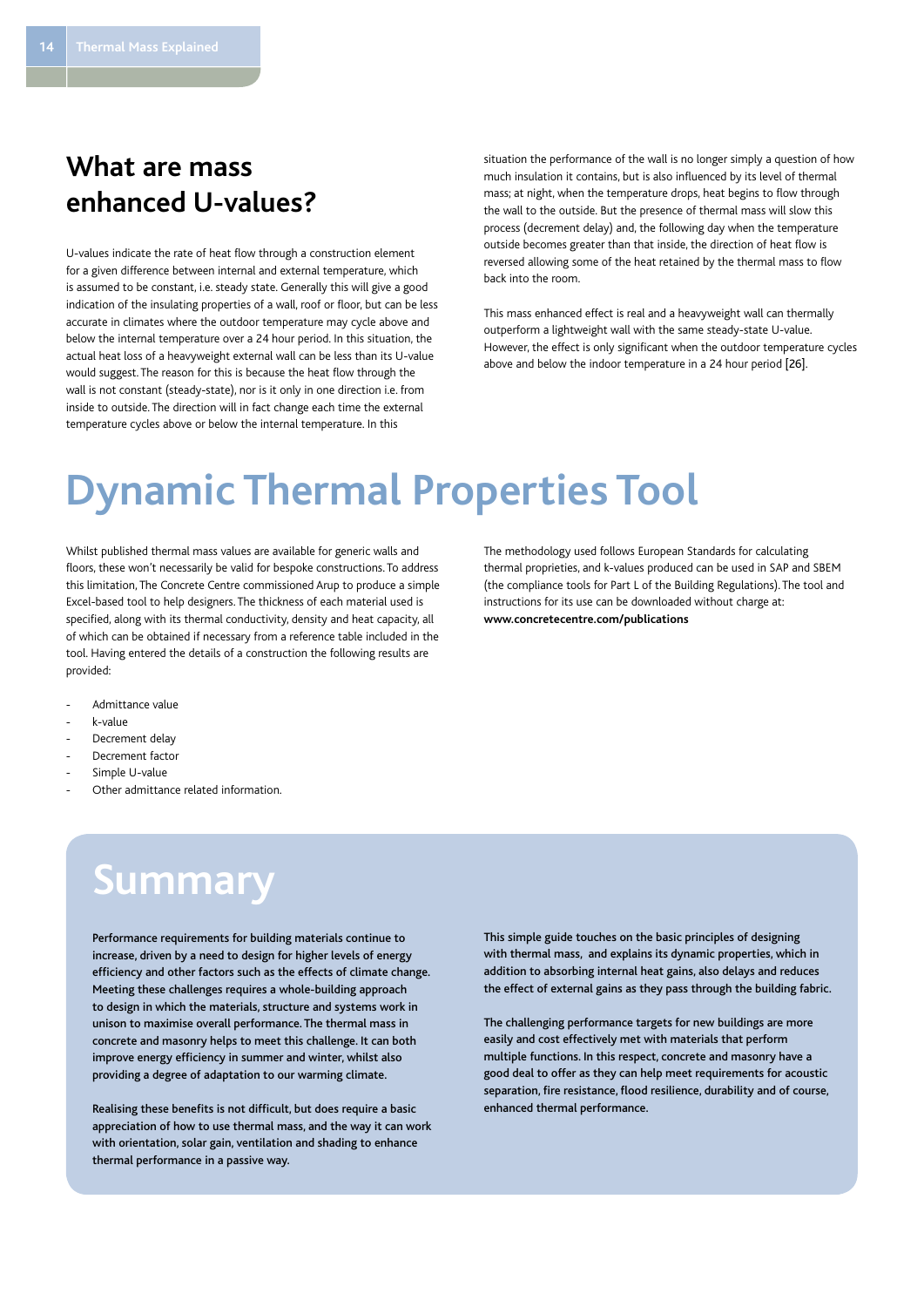## **References**

- 1. *Part L Review 2010: IAG briefing note,* November 2008
- 2. *INGENIA*, Issue 31, Building Research Establishment, June 2007
- 3. *CIBSE Guide A,* Environmental Design, 2006 (Source of data for density, conductivity and specific heat capacity)
- 4. Martin A., Fletcher J., *Night Cooling Control Strategies, Technical Appraisal TA14/96,* BSRIA, 1996
- 5. *Understanding and Adapting Buildings for Climate Change,* CIBSE Seminar at Café Royal, London, 6 July 2004
- 6. *Climate Change and the Indoor Environment: Impacts and Adaptation, TM36,* CIBSE, 2005
- 7. *Thermal Comfort in a 21st Century Climate,* CIBSE Briefing Note 10
- 8. *Adapting to Climate Change: a case study companion to the checklist for development,* London Climate Change Partnership,April 2007
- 9. *UK Housing and Climate Change Heavyweight versus Lightweight Construction,* Arup Research + Development, Bill Dunster Architects, October 2004
- 10. *Climate Neutral Development , A Good Practice Guide Site Layout and Building Design,* Woking Borough Council (see www.woking.gov.uk)
- 11. *Thermal Mass for Housing,* The Concrete Centre, 2006 (see www.concretecentre.com/publications)
- 12. *Planning for Passive Solar Design,* Carbon Trust, 1998 (see www.carbontrust.co.uk)
- 13. *Site Layout and Building Design a Good Practice Guide,* Woking Borough Council (see www.woking.gov.uk)
- 14. Edwards B., *Rough Guide to Sustainability,* RIBA, 2005
- 15. Hacker J. et al, *Embodied and Operational Carbon dioxide Emissions from Housing: A Case Study on the Effects of Thermal Mass and Climate Change,* Energy and Buildings 40, 2008
- 16. *Passive Solar Design, TEK 6-5A,* National Concrete and Masonry Association, USA, 2006
- 17. *NGS Green Spec Low Carbon House Thermal Mass* (see www.greenspec.co.uk)
- 18. Nelson G., *The Architecture of Building Services,* 1995
- 19. *Passive Solar Design Guidance,* Strathclyde University (see www.esru.strath.ac.uk)
- 20. *Mixed Mode Ventilation, Applications Manual AM13,* Chartered Institute of Building Services Engineers (CIBSE), 2000
- 21. Values calculated using methodology set out in EN ISO 13786:2000.
- 22. BRECSU, *Avoiding or Minimising the Use of Air-Conditioning,* Report 31, HMSO, 1995
- 23. *Modelling the Performance of Thermal Mass, Information Paper IP6/01,* Building Research Establishment, 2001
- 24. Barnard. N., *Thermal Mass and Night Ventilation Utilising "Hidden" Thermal Mass,* CIBSE/ASHRAE Conference, 2003
- 25. Orme M. Plamer J., *Control of Overheating in Future Housing - Design Guidance for Low Energy Strategies*, Faber Maunsell (DTI Partners in Innovation Programme), 2003
- 26. *Thermal Mass and R-value: Making Sense of a Confusing Issue,* Environmental Building News, April 1998

Listed below are other publications on this topic, available from The Concrete Centre. For more information visit **www.concretecentre.com/publications**.

![](_page_14_Picture_29.jpeg)

### **Thermal Performance: Part L1A**

This guide focuses on concrete and masonry housing, and presents a range of fabric and services solutions for meeting current and anticipated requirements for Part L1A of the Building Regulations.The second half of the document contains information on a range of general Part L/SAP design issues, with a particular emphasis on the use of concrete .<br>and masonry.

- **Publication date: 2010**
- $Ref. TCC/05/22$
- $\blacksquare$  Free PDF download available

#### **Thermal Mass for Housing**

This guide provides information on the simple, passive design techniques that can be applied passive example in masonry and concrete dwellings to take advantage of their inherent thermal mass on a year-round basis. Reading this document, it will quickly become apparent that the design of a typical house needs very little alteration to reap this benefit, and that there are negligible capital cost implications.

- **n** Publication date: 2006
- $Ref: TCC/04/05$
- $\blacksquare$  Free PDF download available

### **Thermal Mass**

Our climate is already changing and will continue to change significantly within the lifetime of buildings designed today. This publication provides a general guide to understanding thermal mass and fabric energy storage (FES). It outlines the application of FES techniques using cast in-situ and precast concrete floor slabs in non-domestic buildings and gives readers full references to facilitate further reading.

- Publication date: 2005
- Ref: TCC/05/05
- $\blacksquare$  Free PDF download available

### **Utilisation of Thermal Mass in Non-Residential Buildings**

This guide provides detailed guidance on the use of thermal mass as a sustainable method of cooling which avoids or reduces the need for air conditioning. This publication will assist designers wishing to exploit thermal mass and includes chapters on concrete floor options, integration of services, acoustic considerations and surface finish options. The guide also includes a number of case studies.

- **Publication date: 2007**
- Ref: CCIP-020
- $\blacksquare$  Price: £45

![](_page_14_Picture_50.jpeg)

![](_page_14_Picture_51.jpeg)

![](_page_14_Picture_52.jpeg)